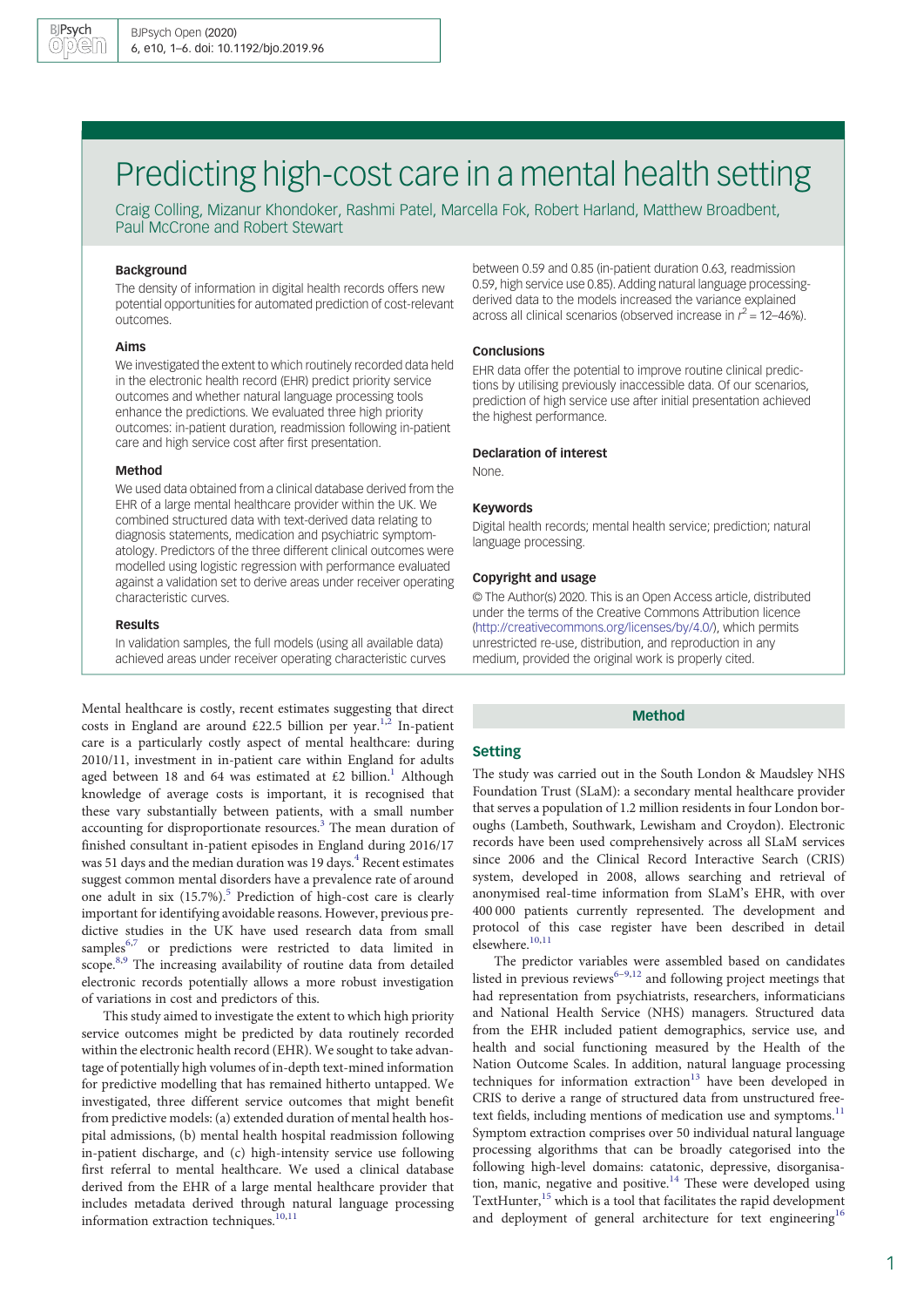machine learning applications with an inbuilt annotation tool to enable the creation of development and gold standard samples.

As described, three outcomes were evaluated, chosen and defined pragmatically on the basis of local trust priorities and potential tractability for predictive model development and evaluation. The first two focused on severe mental illness diagnostic categories on the assumption that in-patient care outcomes might have heterogeneous determinants between different diagnostic groups, whereas the aim of the third study did not restrict by diagnosis because diagnoses are often unclear shortly after first presentation and it was envisaged that a prediction algorithm would have more utility when diagnosis-agnostic. Each model was constructed around an a priori 'index date' at which point multiple measures would be defined up to that date and used to predict a subsequent chosen outcome. The rationale for this was that an algorithm might thereby be generated that could at least potentially be run automatically from an EHR in order to feedback relevant outcome probabilities in routine clinical care. Predictive model evaluations followed similar steps and algorithms for all three outcomes: developing and optimising models for events in one calendar year and then evaluating them in the subsequent year. The specific modelling details for each outcome are described in the following sections.

# Outcome 1 – predicting extended duration of hospital admissions

#### Sample definition

Using CRIS, we selected patients aged between 18 and 65 on admission with a psychotic disorder (defined as receiving an International Classification of Diseases (ICD)-10 F20-29 or F31 diagnosis within the previous 12-month period), who had been admitted for at least 7 days to a general acute ward, psychiatric intensive care unit (PICU) or triage in-patient service. If a patient had more than one recorded admission initiated during the time frame, the first one was selected as the index admission.

# Index date, predictors and outcome

We defined an index date of 7 days into in-patient care (i.e. restricting the sample to those with at least 7-day admissions) and sought to predict in-patient care lasting 76 days or more following that date; this was the upper quartile of the distribution in the development sample. Predictor data were obtained from EHRs within the 12-month period prior to the index date; 88 predictor variables were used, listed in supplementary Table 1 (available at [https://](https://doi.org/10.1192/bjo.2019.96) [doi.org/10.1192/bjo.2019.96\)](https://doi.org/10.1192/bjo.2019.96).

#### Prediction model development and evaluation

We used in-patient admissions over two separate calendar years to create a development sample (admissions during 2012) within which to train the predictive algorithm and a validation sample (admissions during 2013) for final evaluation of its performance. The development sample comprised 808 eligible patients.

# Outcome 2 – predicting readmission following discharge from in-patient care

## Sample definition

Using CRIS, we selected patients aged between 18 and 65 with a psychotic disorder (defined as receiving an ICD-10 F20-29 or F31 diagnosis within the previous 12-month period), who had been discharged from a general acute ward, PICU or triage in-patient service. If a patient had more than one discharge during the time frame, the first one was selected.

#### Index date, predictors and outcome

We defined the index date as the in-patient discharge date and sought to predict in-patient readmission within the subsequent 90 days. Predictor data were obtained up to 1 year prior to the index date; 107 predictor variables were used, listed in supplementary Table 2.

Prediction model development and evaluation

We used in-patient discharges over two separate calendar years to create a development sample (discharges during 2012) within which to train the predictive algorithm, and a validation sample (discharges during 2013) for final evaluation of its performance. The development sample comprised 1650 eligible patients.

# Outcome 3 – predicting high-intensity service use following first referral

## Sample definition

We selected patients following their first presentation to SLaM services who were aged 18 years and over at acceptance on a given team's case-load. Presentations to addictions services and patients who had less than 90 days' service duration were excluded.

## Index date, predictors and outcome

The index date was defined as 90 days following the patient's first presentation to a SLaM service, and we sought to predict highestdecile service cost over the 12 months following that date; this amounted to £2832 or more per year. The total service cost was based on the reference cost of a mental health bed day and a contact with a mental specialist team specified within the annual compendium of unit costs produced by the University of Kent<sup>[17](#page-5-0)</sup> multiplied by the number of in-patient bed days and out-patient service contacts within the 12-month period following the index date. Predictor data were obtained for the 90 days following the date of the first presentation to service; 93 predictor variables were used, listed in supplementary Table 3.

#### Prediction model development and evaluation

We used first presentations over two separate calendar years to create a development sample (first presentations during 2012) within which to train the predictive algorithm, and a validation sample (first presentations during 2013) for final evaluation of its performance. The development sample comprised 4494 eligible patients.

#### Statistical analysis

All analyses used R version 3.2.1. We used a multivariable logistic regression model to build the prediction models. During model development, variables that did not appear to make a sufficient contribution in predicting the outcome (defined as those with P-values >0.5 for respective regression coefficients in univariate analyses) were dropped. Outliers with absolute standardised residuals >3.0 were also removed. We used generalised variance inflation factor (GVIF) for identifying multicollinearity[.18](#page-5-0) Independent variables with an GVIF<sup>1/2d.f.</sup> (i.e. GVIF to the power 1/2d.f.) value more than 3.0, where d.f. is the number of coefficients for the variable in question, were excluded. The remaining variables were entered into a multivariable logistic regression analysis using Akaike's information criterion (AIC)-based stepwise variable selection to derive a model with the greatest predictive utility. The predictive power of the model was tested using fivefold cross-validation in order to determine the accuracy of prediction.

The performances of the prediction models on the development and validation samples were evaluated using receiver operating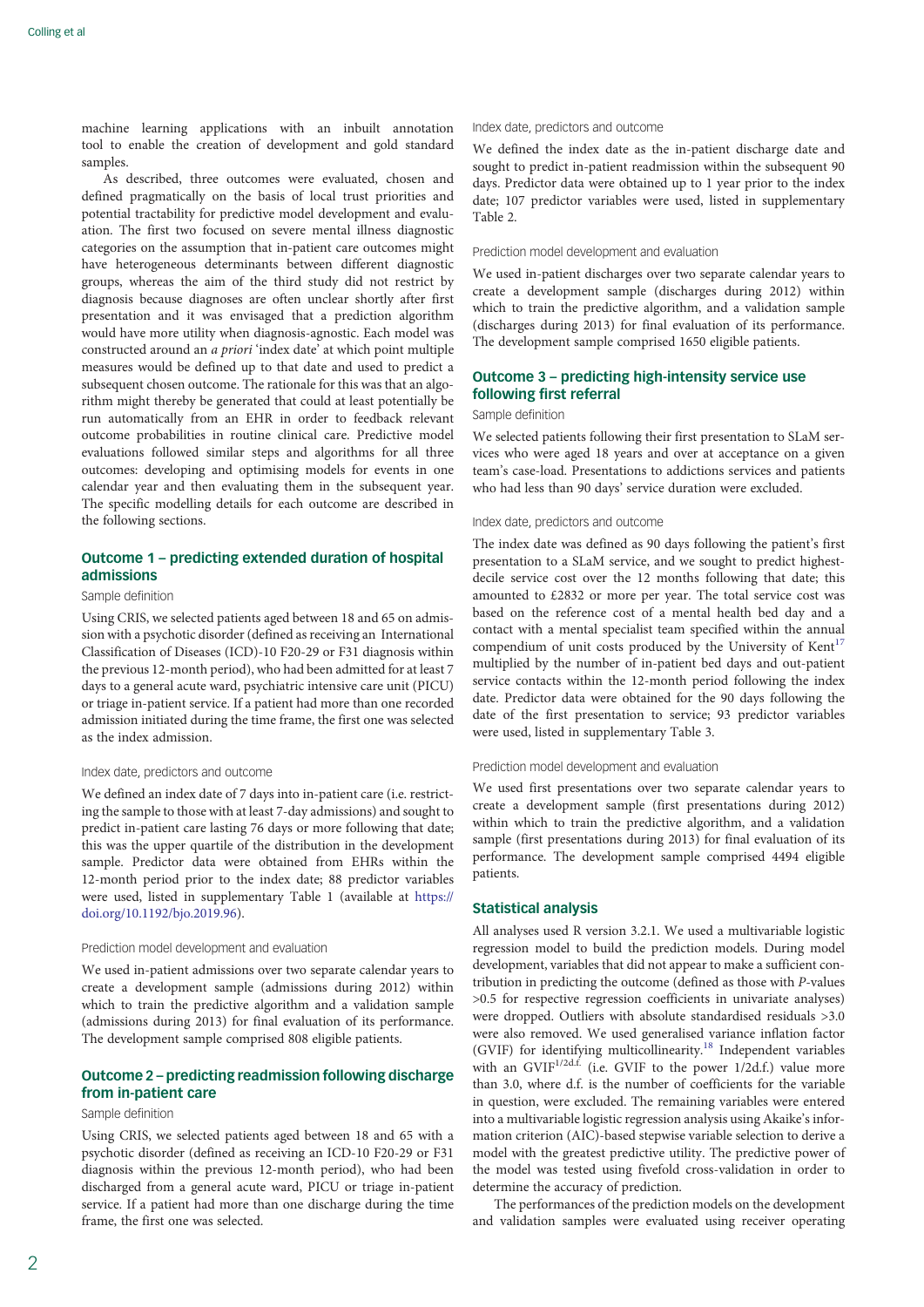characteristic (ROC) curves, calculation of the area under the ROC curves (AUCs) and testing the difference between two AUCs using DeLong's test.<sup>[19](#page-5-0)</sup> The variables that contributed to the prediction were ranked based on the extent of their contribution measured by the absolute z-value.

Secondary analyses were undertaken to test the extent to which natural language processing-derived variables contributed to the overall predictability of the models by calculating the McFadden pseudo  $r^2$  for a logistic regression model.<sup>[20](#page-5-0)</sup> To test the relative quality of the model the AIC for the full model was compared with the model without the natural language processing-derived data and the percentage reduction in AIC calculated.

#### **Results**

# Outcome 1 – predicting extended duration of hospital admissions

The development and validation samples were similar in size and with respect to demographic and service characteristics (supplementary Table 4). Within the validation sample, those with extended duration of hospital admissions were more likely to be detained under Section 3 of the Mental Health Act (P < 0.001).

The prediction models for the extended hospital duration within the development sample achieved a moderate AUC (0.77) with sensitivity of 0.63 and specificity of 0.80 at an optimal cut-off; within the validation sample, the AUC was 0.63, and optimum sensitivity and specificity were 0.63 and 0.59, respectively. Supplementary Table 5 describes all variables within the final model and their individual contribution to the prediction.

Detention under Section 3 of the Mental Health Act at the index date was the most predictive variable (z-score 5.68, odds ratio  $(OR) = 4.05$ , 95% CI 2.51–6.60). The natural language processingderived data better explained the variance in the model by 40% from 0.11 to 0.18 when tested using the McFadden pseudo  $r^2$ statistic, and reduced the AIC from 832.74 to 798.01: a relative reduction of 4.2% ( $\chi^2$  = 70.729 (d.f. = 18), P < 0.001).

In a further exploratory analysis, we stratified the sample by the most predictive variable, Mental Health Act status at index date, into three groups: (a) informal status, (b) Section 2, (c) Section 3. The development data-sets had 320, 294 and 174 patients, respectively, and it was concluded that the sample for Section 3 was too small to proceed with. The prediction model for extended hospital duration in the sample with Section 2 status performed moderately within the development sample (AUC 0.81, sensitivity 0.85, specificity 0.67) but poorly within the validation sample (AUC 0.52, sensitivity 0.77, specificity 0.33). The prediction models for the extended hospital duration in the sample with informal status were also moderate within the development sample (AUC 0.76, sensitivity 0.80, specificity 0.60) and poor within the validation sample (AUC 0.51, sensitivity 0.41, specificity 0.68).

# Outcome 2 – predicting readmission following discharge from mental health in-patient care

The development and validation samples were similar in size. The development sample had fewer patients from 'other' ethnic background ( $P = 0.043$ ) and with a bipolar disorder ( $P = 0.021$ ) diagnosis. Within the validation sample, there were no significant differences in demographic or service characteristics for those readmitted. The descriptions of the development and validation samples are available in supplementary Table 6.

The prediction models for hospital readmission within the development sample achieved a moderate to strong AUC (0.84) with sensitivity of 0.67 and specificity of 0.85 at an optimal cut-off, but this performance was substantially reduced within the validation sample (AUC 0.59, sensitivity 0.47, specificity 0.75). Supplementary Table 7 describes all variables within the final model and their individual contribution to the prediction. The number of emergency admissions in the previous 12 months prior to in-patient discharge was the most predictive variable  $(z)$  score 3.52, OR = 1.93, 95% CI 1.33–2.78). The natural language processing-derived data increased the predictability of the model by 46.4% from 0.17 to 0.31 when tested using the McFadden pseudo  $r^2$  statistic, and reduced the AIC from 689.3 to 655.6, a relative reduction of 4.9% ( $\chi^2$  = 71.63 (d.f. = 19), *P* < 0.001).

# Outcome 3 – high-intensity service use following first referral

The development and validation samples were broadly consistent in terms of the overall sample size. The development sample had more patients from a White ethnic background ( $P = 0.019$ ), with an organic diagnosis  $(P < 0.001)$ , or with a personality disorder  $(P = 0.030)$  or substance misuse  $(P = 0.007)$  diagnosis. Within the validation sample, patients with high-costs were younger  $(P =$ 0.011), were more likely to be divorced or single  $(P < 0.001)$ , from a Black ethnic background  $(P < 0.001)$  and to have their most recent diagnosis categorised as a mood/anxiety disorder (P < 0.001) or schizophrenia ( $P < 0.001$ ). The descriptions of the development and validation samples are available in supplementary Table 8.

The prediction models for the total service cost achieved a moderate to strong AUC (0.87) within the development sample, with sensitivity of 0.81 and specificity of 0.78 at an optimal cut-off. Within the validation sample, this performance was largely maintained (AUC 0.85, sensitivity 0.67, specificity 0.86). Supplementary Table 9 describes all variables within the final model and their individual contribution to the prediction. Service use variables such as in-patient bed days (z score 8.45, OR = 1.04, 95% CI 1.03–1.05) and community contact (z-score 6.35, OR = 1.11, 95% CI 1.08–1.15) were the most predictive. The natural language processing-derived data increased the predictability of the model by 12.1% from 0.29 to 0.33 when tested using the McFadden pseudo  $r^2$  statistic, and reduced the AIC from 2106.7 to 2032.1, a relative reduction of 3.5% ( $\chi^2$  = 126.25 (d.f. = 26), P < 0.001).

## Outcomes 1–3 compared

[Table 1](#page-3-0) describes the results for all clinical outcomes evaluated and ROC analyses are displayed in [Fig. 1.](#page-3-0) As described, development models achieved best performance levels  $(R^2 \text{ and AUC})$  for outcomes 2 and 3, but only outcome 3 sustained satisfactory performance in its validation setting.

## **Discussion**

# Main findings

We used a large clinical data resource to investigate the extent to which three different outcomes might be predicted in routine practice from routinely recorded data in the mental healthcare EHR. In all three outcomes, models were developed and optimised within one calendar year and their predictive ability evaluated in the next year. In the first two case studies evaluated, for extended (highest quartile) duration of hospital admission and readmission (within 90 days) following hospital admission, predictive models did not achieve adequate levels of performance when evaluated in independent data-sets. However, the third case study, predicting highest 12-month service costs 90 days into a first referral episode, showed promisingly sustained performance from development to evaluation data.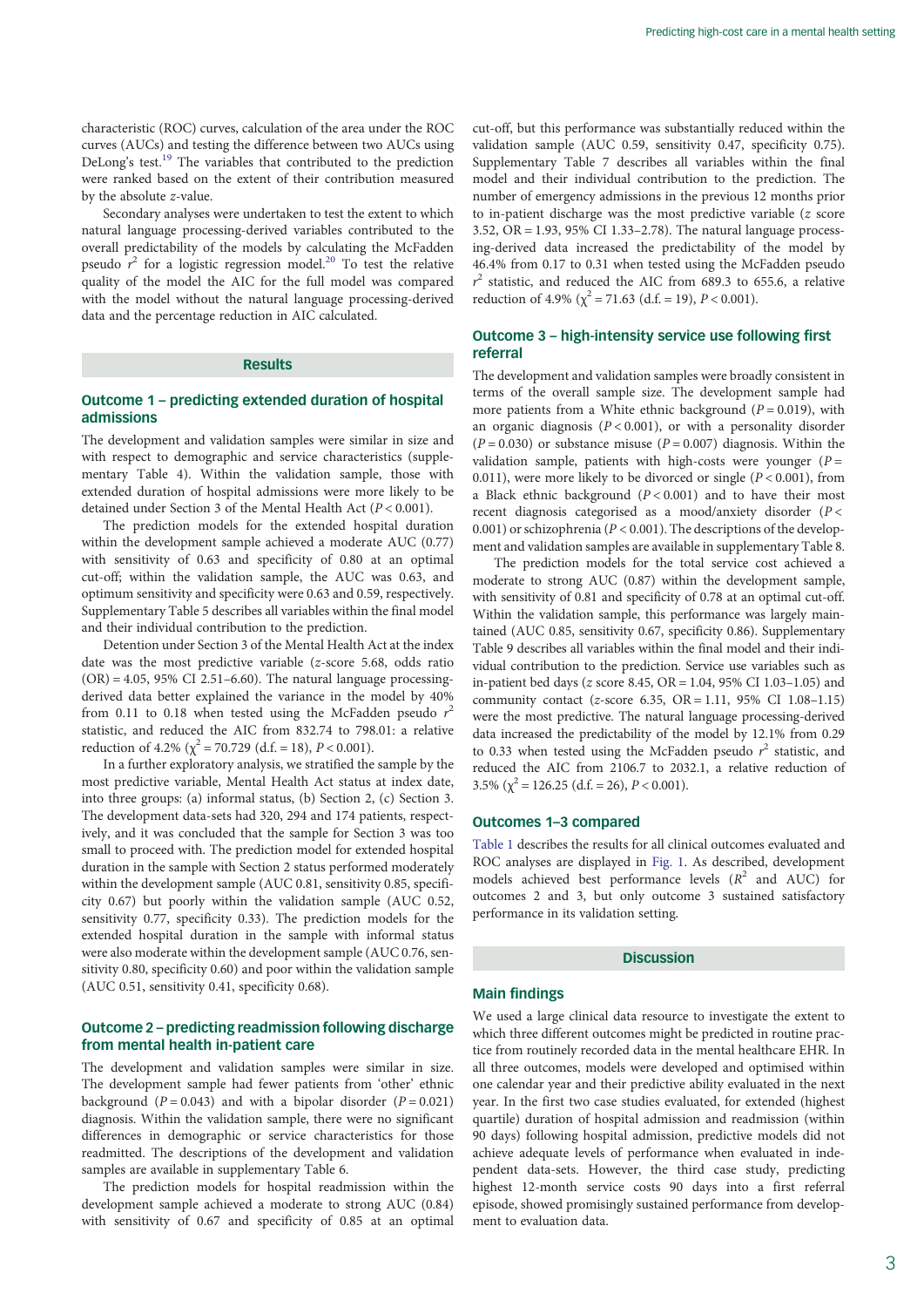<span id="page-3-0"></span>

| Model performance for all clinical scenarios explored<br>Table 1                |                    |             |       |            |                   |             |      |
|---------------------------------------------------------------------------------|--------------------|-------------|-------|------------|-------------------|-------------|------|
|                                                                                 | Development sample |             |       |            | Validation sample |             |      |
| Clinical scenario and primary outcome                                           | Sensitivity        | Specificity | $R^2$ | <b>AUC</b> | Sensitivity       | Specificity | AUC  |
| 1. Length of stay, predicting highest 25% hospital admission duration           | 0.63               | 0.80        | 0.18  | 0.77       | 0.63              | 0.59        | 0.63 |
| 1(a) Length of stay: MHA Section 2, 1st decile hospital admission duration      | 0.85               | 0.67        | 0.22  | 0.81       | 0.77              | 0.33        | 0.52 |
| 1(b) Length of stay: informal, 1st decile hospital admission duration           | 0.80               | 0.60        | 0.17  | 0.76       | 0.41              | 0.68        | 0.51 |
| 2. Predicting hospital readmission within 90 days                               | 0.67               | 0.85        | 0.30  | 0.84       | 0.47              | 0.75        | 0.59 |
| 3. Total service cost, predicting highest 10% service cost within 12 months     | 0.81               | 0.78        | 0.31  | 0.87       | 0.86              | 0.67        | 0.85 |
| AUC, area under receiver operating characteristic curve; MHA Mental Health Act. |                    |             |       |            |                   |             |      |

# Use of natural language processing

The digitisation of health records has created unprecedented volumes of information derived from routine care with high potential to transform the way in which services are delivered and tailored to the individual. In particular, programming capability and computer capacity are likely now to be at a sufficient stage of development to support the generation of algorithms to inform clinician and/or service decision-making based on real-time 'big data' derived from the EHR. However, this depends on both the availability, accuracy and quality of information recorded, as well as on achieving pipelines and platforms for information processing and delivery. In mental healthcare, a key challenge has been the fact that most clinically valuable information is recorded in text fields within the EHR, such as case notes and correspondence, rather than as structured data points. Furthermore, attempts to impose structure (for example through forms and checklists) tend to be unpopular, run counter to normal record-keeping for communication and medico-legal purposes, and are difficult to sustain in the long term and outside specialist centres. An alternative approach is to derive data from text fields using natural language processing and thus enhance the structure of the record and information available. This has been demonstrated to be achievable in the mental health record through a range of research applications, particularly using the CRIS data resource at  $SLaM^{21-29}$  $SLaM^{21-29}$  $SLaM^{21-29}$  $SLaM^{21-29}$  $SLaM^{21-29}$  and creates at least a potential for improving predictive algorithms for use in routine clinical care.

Among the many potential applications of novel high-density data in clinical practice, the better prediction of service outcomes is an obvious candidate, and this was what we sought to evaluate in the studies reported here. The three outcomes were developed and evaluated over several years of stakeholder discussions and analyses and thus have some differences in their application, although all used a common approach to modelling and validation, and we

feel that they are best considered together than as separate publications. The use of clinical data for service outcome prediction has a long history and are generally based on either small samples from individual services, or predictions are based on data limited in scope. The limitation with pre-EHR predictive modelling is that data are inevitably limited to measurements collected for a given cohort and therefore chosen in advance. Digital health records create at least the flexibility of information repositories within which models can be developed and optimised without the need for repeated data collection, as well as the potential for independent validation – across time periods, as adopted in our analyses, or between service providers.

## Interpretation of our findings

A key finding from the three outcomes evaluated was of differences in the degree of predictive model fit that could be achieved in development samples, as well as in the degree to which this translated into adequate prediction in validation samples. Although mental health in-patient outcomes were obvious targets for evaluating predictive modelling approaches, in retrospect it is not surprising that model performances were poor. Duration of in-patient episodes are strongly determined by external factors beyond the circumstances of the hospital admission episode or the clinical characteristics of the person experiencing it. These are likely to have included availability of housing and post-discharge support, which were not captured in the models and might indeed be unlikely to be recorded in a routine EHR without specific extra data collection. This and the salience of Mental Health Act status as a predictor might account for the relatively low fit and AUC for the development model, as well as the lack of prediction in the validation set. Although better development model fit was achieved for predicting



Fig. 1 (a) Receiver operating characteristic (ROC) curve of model performance for extended duration of hospital admission. (b) ROC curve of model performance for hospital readmission. (c) ROC curve of model performance for high total service cost. The black line represents the performance for the development sample and the green line represents the performance for the validation sample.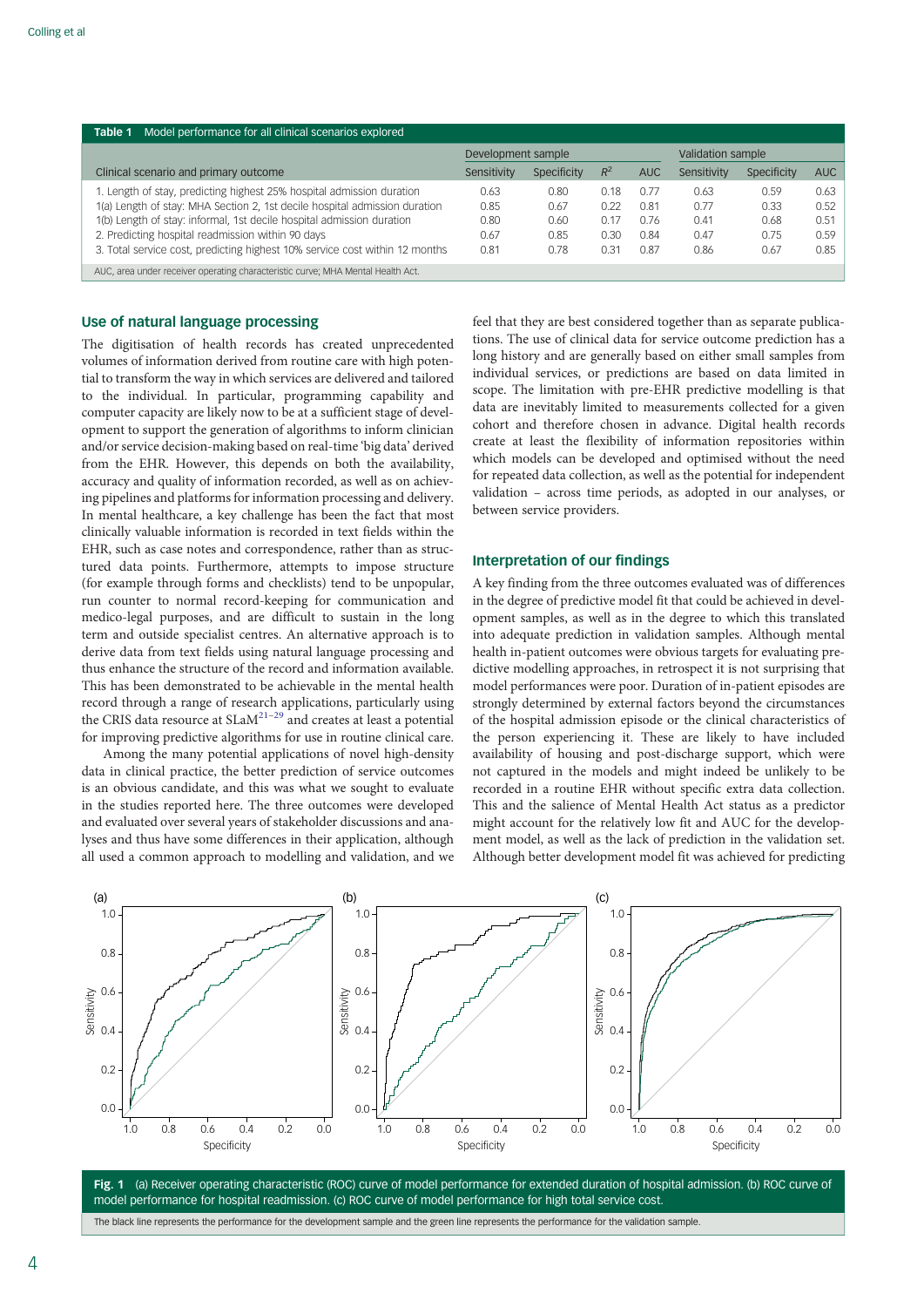readmission, compared with that for extended hospital admission, the algorithm derived from one year's data did not perform well in predicting occurrences for the second year. This may reflect again the salience of external (for example post-discharge) events that were not captured and did not generalise.

The better performance of a model built to predict high-cost service use may reflect the shorter time interval evaluated, as well as perhaps a more homogeneous set of records for deriving predictors, and an outcome less influenced by external, non-recorded factors. Indicators of early intensive service use were key variables in predicting higher costs, which is consistent with other studies. $30-32$  $30-32$  $30-32$  One limitation is the circularity of patients being more likely to receive greater service input if they have already received it previously (for example commencement of psychological therapy in the prediction window naturally predicting its continuation after the index date). There may also be confounding by the disorder severity influencing the level of staff contact. The negative prediction for patients referred from the criminal justice system is interesting because it suggests that these patients have less input from mental healthcare services perhaps because much of their contact occurs within the legal/criminal justice system. It is of interest that cannabis use was a negative predictor, which is inconsistent with other studies but this could be because this sample reflected all patients rather than just patients with psychosis.<sup>[22](#page-5-0)</sup>

As described, an impetus behind our evaluations of predictive model performance was the novel possibility of including data from text fields that would not otherwise have been available and which we felt was likely to be clinically salient. This particularly applied to the clinical phenotype as quantified by symptoms recorded, as well as medication use. Importantly, it should be borne in mind that potential contributions to predictive models are likely to have been underestimated: both because of limitations in the natural language processing-derived constructs extracted (such as incomplete symptomatic characterisation), as well as the limited nuancing of information that was extracted (such as timing and intensity of symptoms, medication pathways, levels of adherence to treatments and insight into the underlying disorder) and information potentially amenable to natural language processing but not yet captured in CRIS (such as comorbidities, social support, lifestyle, stressful experiences). Despite these shortcomings, the inclusion of natural language processing-derived data increased the predictability in development models across all clinical outcomes explored, ranging between 12 and 46%, which might be because of the ability to capture more nuanced features of clinical presentation that cannot be captured using only structured data. This finding is encouraging and offers the potential to further exploit the large volumes of free-text data held within EHR when more sophisticated techniques are developed that could lead to improvements in predictability.

# **Strengths**

A strength of this study was the large sample and the diverse range of patient characteristics as the CRIS model provides 'real-world' and 'real-time' information on routine mental healthcare as it draws on large amounts of anonymised free-text information from the EHR, which enables analysis to be both large and deep as previously described.<sup>33</sup> In addition, we were able to compare approaches across three different outcomes. We have also demonstrated that natural language processing techniques play a potentially important role in accessing previously unavailable data within the free text of the clinical record, which within mental health services is a substantial source of important clinical information. One key advantage to our approach, considering potential future applicability, is there was no additional 'data entry' required

by clinical staff. Furthermore, the validity of the approaches was evaluated in routine mental healthcare rather than in an artificial research environment.

#### **Limitations**

Considering potential limitations, this study was based at a singlesite design within a centre of excellence, and at least some findings might reflect local issues and service provision; thus, replicability needs further investigation. However, in this respect, there was a conscious effort to ensure, where possible, the design decisions (for example choices of predictor variables) were potentially generalisable. The pragmatic decision to use first presentations within a single year as a development set and an independent year as a validation set is probably a conservative approach as the results could be improved if a split year approach was adopted. The development of the natural language processing-derived data presented here uses relatively simple natural language processing techniques and has provided increased depth to the EHR, however, this could be enhanced further as technology improves employing techniques such as machine learning. The data sources within our EHR are predominantly heterogeneous, which enables them to be applicable to a wide range of clinical services/specialities but a limitation exists regarding metadata in relation to the specific form/area of use. If this was more specific then the development of natural language processing applications tailored to the relevant areas of the EHR could provide additional benefits.

# Further directions for research

Considering future work, there is a need for further exploration of what performance levels might be achieved with additional and/or enhanced data such as linked primary care data or extending the development samples with an extended period for key variables such as intensity or duration of care prior to the 12-month window used here, as well as further scoping of requirements for this type of initiative, considering the potential demand/financial benefits it could offer – for example utilisation for more common conditions such as depression could result in greater cost savings. Anecdotally clinicians have suggested that false positives should be minimised at the expense of coverage of true positives but this aspect of implementation would need to be further explored in the context of an implementation programme. Furthermore, there may be costs associated with such algorithms in terms of processing capacity and decisions to be made on the frequency and timing of feedback and the way in which this is communicated. Following on from this, an important consideration is how to use predictive algorithms of this sort. In particular, if an outcome such as high service cost can be predicted with reasonable accuracy, it needs to be paired with a programme of actions to be taken and decisions to be made – for example, the high future service cost may be justified by the nature of the mental disorder in question, although it might indicate unmet need that could prompt earlier intervention.[34](#page-5-0) Similarly, it is important to ensure that those identified as at lower risk of a given adverse outcome are not disadvantaged and placed at higher risk of other outcomes not yet measured or evaluated.

Redesigned care pathways and other interventions clearly in turn require considerable further evaluation, taking into account pathway/treatment adherence and other outcome modifiers. On the other hand, a more immediate and less controversial application might be for services to evaluate at a group-level the distribution of referrals who are likely to require higher levels of intervention in the future, and to ensure that resources are allocated accordingly between teams.